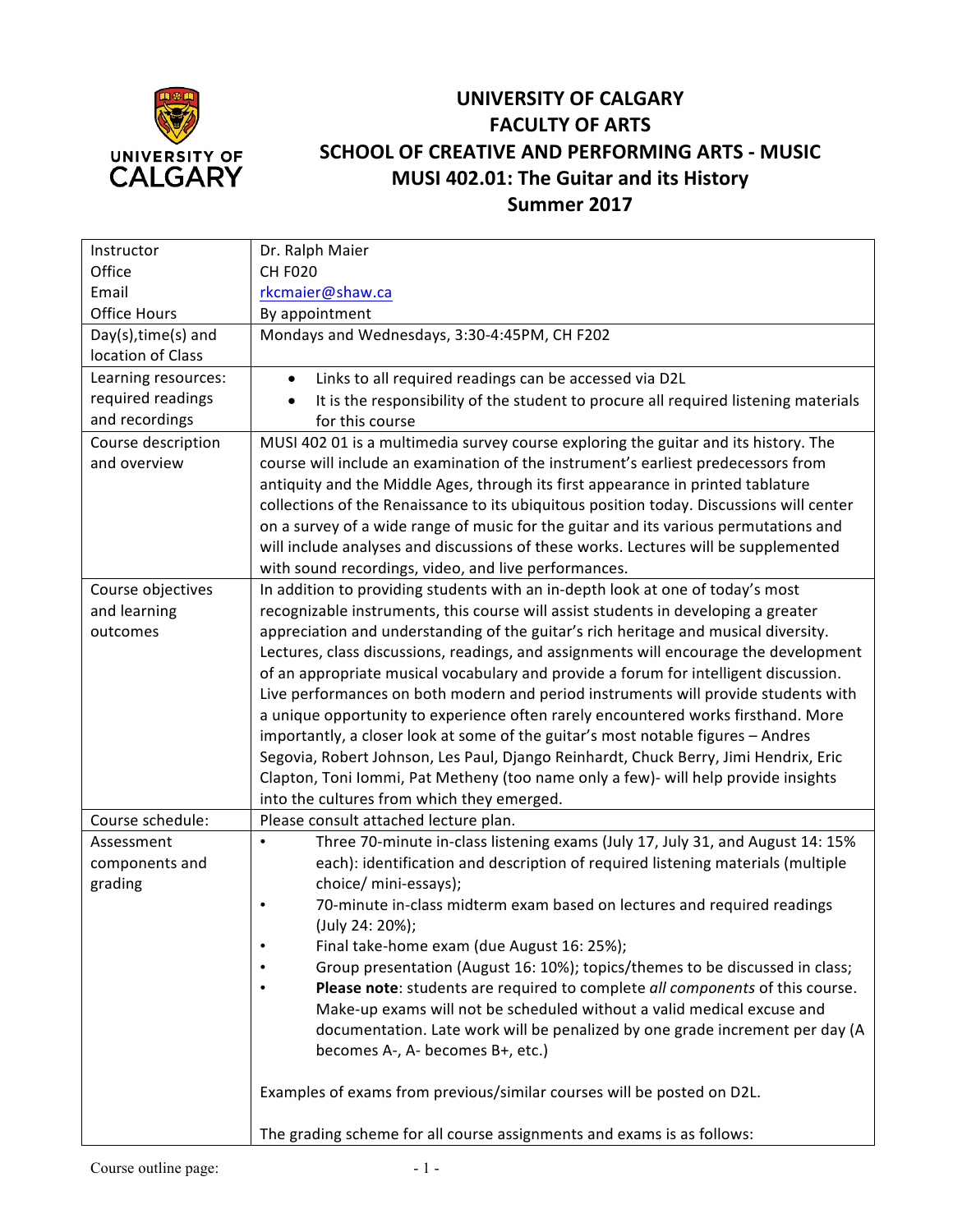|                            |                                                                                                                                                                                                                                                                                                                                                                                                                          |       |      | 96% and over = A+; 91-95% = A; 86-90% = A-; 81-85% = B+; 76-80% = B; 71-75% = B-;<br>66-70% = C+; 61-65% = C; 56-60% = C-; 50-55% = D; Below 50%: F.                                                                                                  |  |
|----------------------------|--------------------------------------------------------------------------------------------------------------------------------------------------------------------------------------------------------------------------------------------------------------------------------------------------------------------------------------------------------------------------------------------------------------------------|-------|------|-------------------------------------------------------------------------------------------------------------------------------------------------------------------------------------------------------------------------------------------------------|--|
| Assessment<br>expectations | Expectations for Writing: All written work will be evaluated in terms of content, form<br>and language competency. Writing skills are important to academic study across all<br>disciplines. Consequently, instructors may use their assessment of writing quality as a<br>factor in the evaluation of student work. Please refer to the Undergraduate Calendar<br>E.2 Writing Across the Curriculum policy for details. |       |      |                                                                                                                                                                                                                                                       |  |
|                            | <b>Expectations for Attendance and Participation:</b><br>Please refer to the Undergraduate Calendar E.3 Attendance for details.                                                                                                                                                                                                                                                                                          |       |      |                                                                                                                                                                                                                                                       |  |
|                            | <b>Guidelines for Formatting Assignments: Please consult the Chicago Manual of Style</b>                                                                                                                                                                                                                                                                                                                                 |       |      |                                                                                                                                                                                                                                                       |  |
|                            |                                                                                                                                                                                                                                                                                                                                                                                                                          |       |      | Late Assignments: Make-up exams will not be scheduled without the most compelling<br>reasons and must be accompanied by appropriate documentation. Late work will be<br>penalized by one grade increment per day (A becomes A-, A- becomes B+, etc.). |  |
|                            | listening.                                                                                                                                                                                                                                                                                                                                                                                                               |       |      | Criteria That Must Be Met To Pass: A passing grade will only be awarded where<br>students convincingly demonstrate a working familiarity of the music, composers,<br>genres and cultures represented in class lectures, course readings and required  |  |
| Grading scale              |                                                                                                                                                                                                                                                                                                                                                                                                                          |       |      | For the course as a whole, letter grades should be understood as follows, as outlined in                                                                                                                                                              |  |
|                            |                                                                                                                                                                                                                                                                                                                                                                                                                          |       |      | the section F.2 of the Undergraduate Calendar for 2015-2016:                                                                                                                                                                                          |  |
|                            |                                                                                                                                                                                                                                                                                                                                                                                                                          | Grade | GPA  | Description                                                                                                                                                                                                                                           |  |
|                            |                                                                                                                                                                                                                                                                                                                                                                                                                          | A+    | 4.00 | Outstanding.                                                                                                                                                                                                                                          |  |
|                            |                                                                                                                                                                                                                                                                                                                                                                                                                          | Α     | 4.00 | Excellent-superior performance, showing comprehensive<br>understanding of subject matter.                                                                                                                                                             |  |
|                            |                                                                                                                                                                                                                                                                                                                                                                                                                          | А-    | 3.70 |                                                                                                                                                                                                                                                       |  |
|                            |                                                                                                                                                                                                                                                                                                                                                                                                                          | B+    | 3.30 | Good - clearly above average performance with knowledge of                                                                                                                                                                                            |  |
|                            |                                                                                                                                                                                                                                                                                                                                                                                                                          | В     | 3.00 | subject matter generally complete.                                                                                                                                                                                                                    |  |
|                            |                                                                                                                                                                                                                                                                                                                                                                                                                          | B-    | 2.70 |                                                                                                                                                                                                                                                       |  |
|                            |                                                                                                                                                                                                                                                                                                                                                                                                                          | C+    | 2.30 |                                                                                                                                                                                                                                                       |  |
|                            |                                                                                                                                                                                                                                                                                                                                                                                                                          | C     | 2.00 | Satisfactory - basic understanding of the subject matter.                                                                                                                                                                                             |  |
|                            |                                                                                                                                                                                                                                                                                                                                                                                                                          | $C -$ | 1.70 | Receipt of a grade point average of 1.70 may not be sufficient for<br>promotion or graduation. (See individual undergraduate faculty<br>regulations.)                                                                                                 |  |
|                            |                                                                                                                                                                                                                                                                                                                                                                                                                          | D+    | 1.30 |                                                                                                                                                                                                                                                       |  |
|                            |                                                                                                                                                                                                                                                                                                                                                                                                                          | D     | 1.00 | Minimal pass - marginal performance; generally insufficient                                                                                                                                                                                           |  |
|                            | F                                                                                                                                                                                                                                                                                                                                                                                                                        |       | 0    | preparation for subsequent courses in the same subject.<br>Fail - unsatisfactory performance or failure to meet course<br>requirements.                                                                                                               |  |
|                            |                                                                                                                                                                                                                                                                                                                                                                                                                          |       |      |                                                                                                                                                                                                                                                       |  |
| Midterm and final          |                                                                                                                                                                                                                                                                                                                                                                                                                          |       |      | Final examinations may be scheduled at any time during the examination period (11-22                                                                                                                                                                  |  |
| examination scheduling     |                                                                                                                                                                                                                                                                                                                                                                                                                          |       |      | December for Fall 2015 term; 16-27 April for Winter 2016 term); students should therefore                                                                                                                                                             |  |
|                            |                                                                                                                                                                                                                                                                                                                                                                                                                          |       |      | avoid making prior travel, employment, or other commitments for this period. If a student is                                                                                                                                                          |  |
|                            |                                                                                                                                                                                                                                                                                                                                                                                                                          |       |      | unable to write an exam through no fault of his or her own for medical or other valid reasons,                                                                                                                                                        |  |
|                            |                                                                                                                                                                                                                                                                                                                                                                                                                          |       |      | documentation must be provided and an opportunity to write the missed exam may be                                                                                                                                                                     |  |
|                            |                                                                                                                                                                                                                                                                                                                                                                                                                          |       |      | given. Students are encouraged to review all examination policies and procedures:                                                                                                                                                                     |  |
| Deferrals of               |                                                                                                                                                                                                                                                                                                                                                                                                                          |       |      | ucalgary.ca/registrar/exams/deferred final<br>It is possible to request a deferral of term work or final examinations for reasons of illness,                                                                                                         |  |
| exams/term work            |                                                                                                                                                                                                                                                                                                                                                                                                                          |       |      | accident, family or domestic affliction, or religious obligations. Please check with your advisor if                                                                                                                                                  |  |
|                            |                                                                                                                                                                                                                                                                                                                                                                                                                          |       |      | any of these issues make it impossible for you to sit an exam or finish term work by stated                                                                                                                                                           |  |
|                            |                                                                                                                                                                                                                                                                                                                                                                                                                          |       |      | deadlines. ucalgary.ca/registrar/exams/deferred final                                                                                                                                                                                                 |  |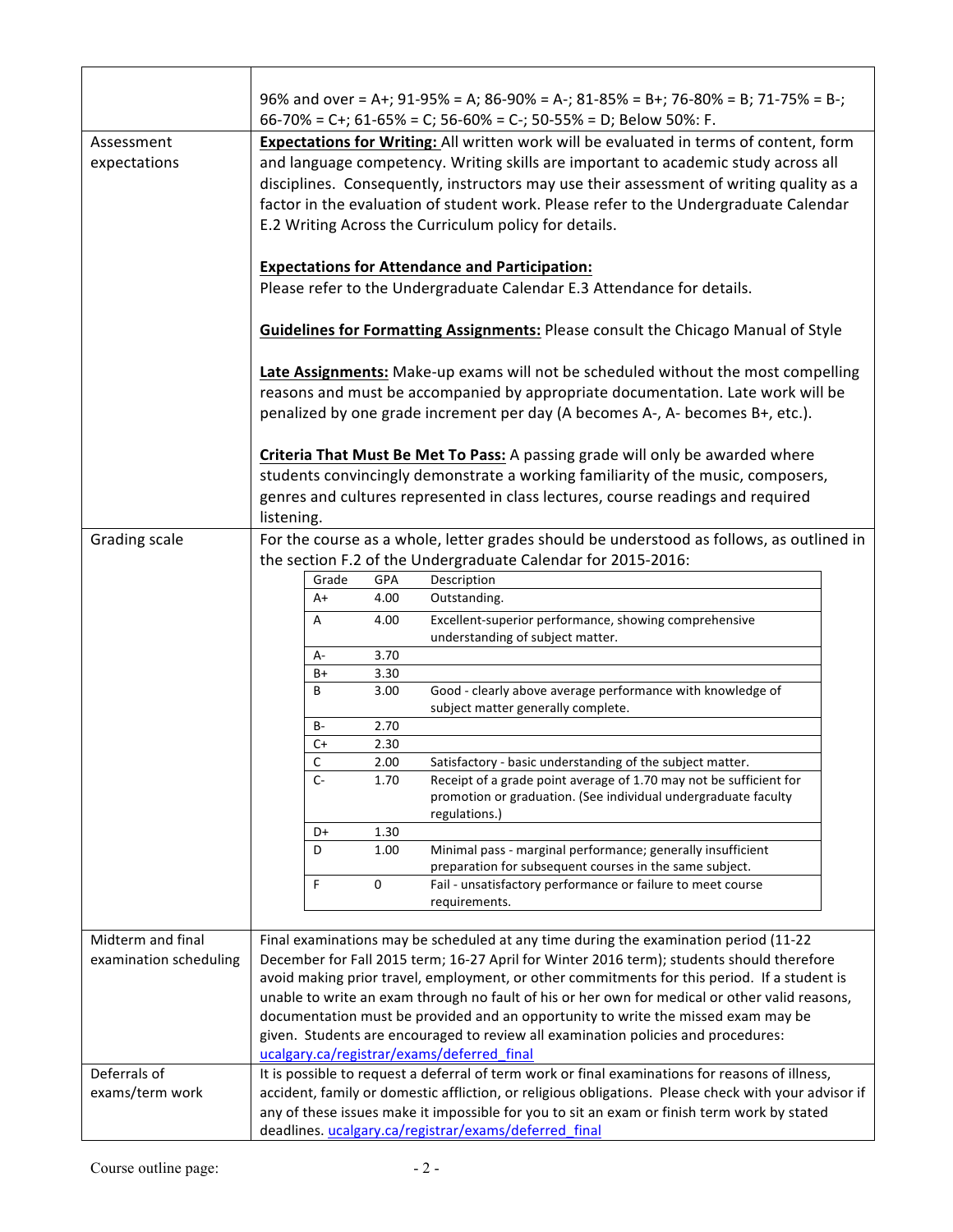|                             | ucalgary.ca/pubs/calendar/current/g-6.html                                                         |
|-----------------------------|----------------------------------------------------------------------------------------------------|
|                             | ucalgary.ca/pubs/calendar/current/g-7.html                                                         |
|                             |                                                                                                    |
|                             |                                                                                                    |
| Internet and electronic     | elearn.ucalgary.ca/category/d2l/                                                                   |
| communication device        | ucalgary.ca/emergencyplan/emergency-instructions/uc-emergency-app                                  |
|                             | The in-class use of computers may be approved by your Instructor. Cell phones and other            |
|                             | electronic communication devices should be silenced or turned off upon entering the                |
|                             | classroom. If you violate the Instructor's policy regarding the use of electronic communication    |
|                             | devices in the classroom, you may be asked to leave the classroom; repeated abuse may result       |
|                             | in a charge of misconduct. No audio or video recording of any kind is allowed in class without     |
|                             | explicit permission of the Instructor.                                                             |
| Academic integrity,         | The University of Calgary is committed to the highest standards of academic integrity and          |
| plagiarism                  | honesty. Students are expected to be familiar with these standards regarding academic              |
|                             | honesty and to uphold the policies of the University in this respect. Students are referred to the |
|                             | section on plagiarism in the University Calendar (ucalgary.ca/pubs/calendar/current/k-2.html)      |
|                             | and are reminded that plagiarism-- Using any source whatsoever without clearly documenting         |
|                             | it-is an extremely serious academic offence. Consequences include failure on the assignment,       |
|                             | failure in the course and possibly suspension or expulsion from the university. You must           |
|                             | document not only direct quotations but also paraphrases and ideas where they appear in your       |
|                             | text. A reference list at the end is insufficient by itself. Readers must be able to tell exactly  |
|                             | where your words and ideas end and other people's words and ideas begin. This includes             |
|                             | assignments submitted in non-traditional formats such as Web pages or visual media, and            |
|                             | material taken from such sources. Please consult your instructor or the Student Success Centre     |
|                             | (TFDL 3rd Floor) if you have any questions regarding how to document sources.                      |
| Copyright                   | It is the responsibility of students and professors to ensure that materials they post or          |
|                             | distribute to others comply with the Copyright Act and the University's Fair Dealing Guidance      |
|                             | for Students. Further copyright information for students is available on the Copyright Office      |
|                             | web page (library.ucalgary.ca/copyright).                                                          |
| Academic                    | Students seeking an accommodation based on disability or medical concerns should contact           |
| accommodation               | Student Accessibility Services (SAS); SAS will process the request and issue letters of            |
|                             | accommodation to instructors. For additional information on support services and                   |
|                             | accommodations for students with disabilities, visit www.ucalgary.ca/access/. Students who         |
|                             | require an accommodation in relation to their coursework based on a protected ground other         |
|                             | than disability should communicate this need in writing to their Instructor.                       |
|                             | The full policy on Student Accommodations is available                                             |
|                             | at http://www.ucalgary.ca/policies/files/policies/student-accommodation-policy_0.pdf               |
| <b>FOIP</b>                 | ucalgary.ca/secretariat/privacy                                                                    |
| Student misconduct          | ucalgary.ca/pubs/calendar/current/k.html                                                           |
| Academic standing           | ucalgary.ca/pubs/calendar/current/f.html                                                           |
| Safewalk                    | 220-5333 anytime. ucalgary.ca/security/safewalk                                                    |
| Campus security             | 220-5333. Help phones: located throughout campus, parking lots, and elevators. They connect        |
|                             | directly to Campus Security; in case of emergency, press the red button.                           |
| <b>Emergency evacuation</b> | Assembly points for emergencies have been identified across campus. THE PRIMARY                    |
|                             | ASSEMBLY POINT FOR CRAIGIE HALL IS THE PROFESSIONAL FACULTIES FOOD COURT. For                      |
|                             | more information, see the University of Calgary's Emergency Management website:                    |
|                             | ucalgary.ca/emergencyplan/assemblypoints                                                           |
| Faculty of Arts program     | For academic advising, visit the Arts Students' Centre (ASC) for answers about course              |
| advising and student        | registration, graduation checks, and the 'big picture' on programs and majors. Drop in at SS102,   |
| information resources       | email us at ascarts@ucalgary.ca or call us at 403-220-3580. You can also visit the Faculty of Arts |
|                             | website at arts.ucalgary.ca/undergraduate which has detailed information on common                 |
|                             | academic concerns.                                                                                 |
|                             | For academic success support, such as writing support, peer support, success seminars, and         |
|                             | learning support, visit the Student Success Centre on the third floor of the Taylor Family Digital |
|                             | Library (TFDL), email them at success@ucalgary.ca or visit their website at ucalgary.ca/ssc/ for   |
|                             | more information or to book an appointment.                                                        |